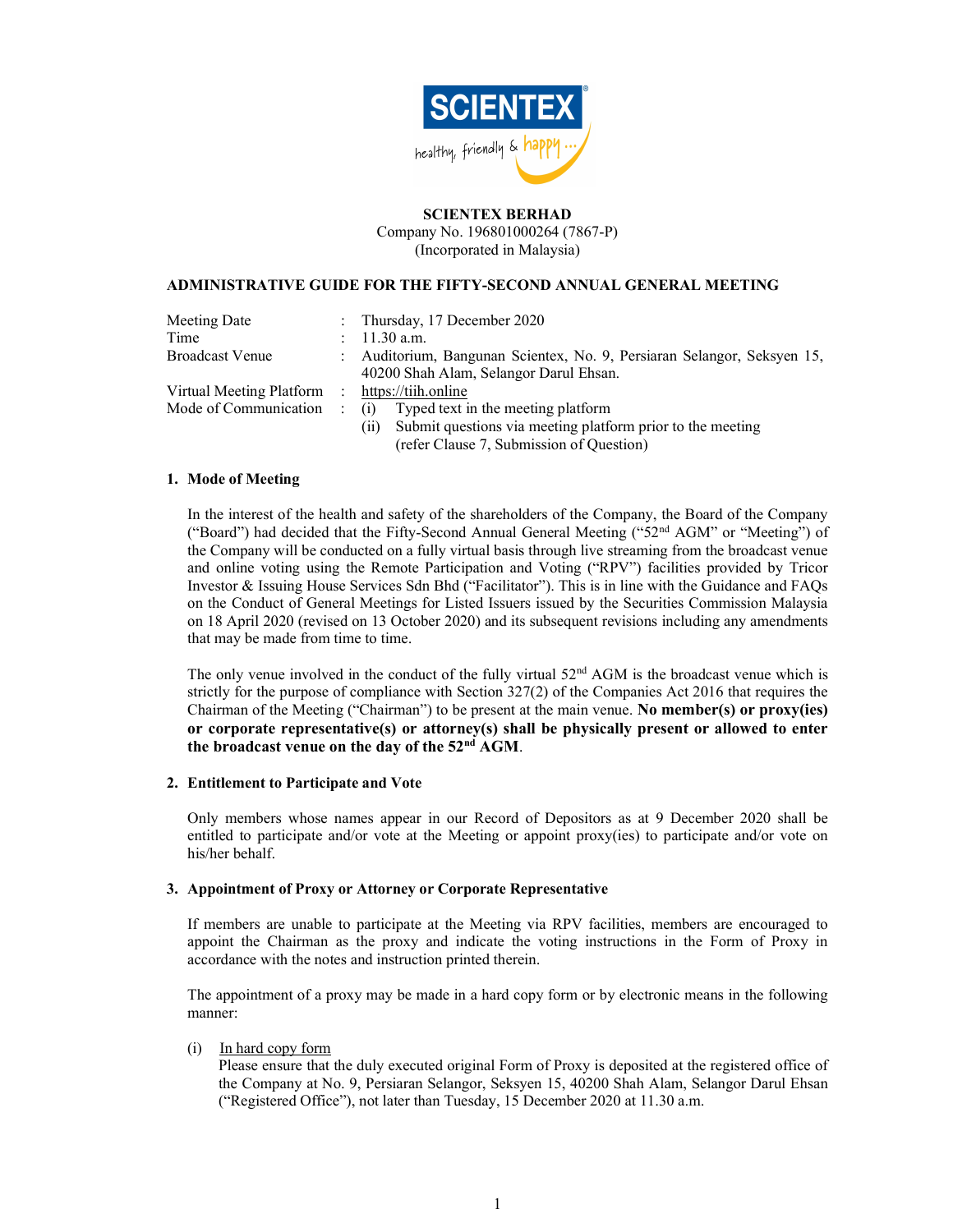(ii) By electronic form (applicable to individual shareholders only)

Kindly refer to Clause 5, Procedure for Electronic Submission of Form of Proxy for the option to submit the Form of Proxy electronically via the meeting platform before the submission cut-off time as mentioned in Clause 3(i).

Any authority pursuant to which such an appointment is made by a power of attorney must be deposited with the Registered Office, not later than Tuesday, 15 December 2020 at 11.30 a.m. to participate via RPV in the Meeting. A copy of the power of attorney may be accepted provided that it is certified notarially and/or in accordance with the applicable legal requirements in the relevant jurisdiction in which it is executed.

For a corporate member who has appointed a representative, please deposit the original/certified certificate with the Registered Office not later than Tuesday, 15 December 2020 at 11.30 a.m. to participate via RPV in the Meeting. The certificate of appointment should be executed in the following manner:

- (i) If the corporate member has a common seal, the certificate of appointment should be executed under seal in accordance with the constitution of the corporate member.
- (ii) If the corporate member does not have a common seal, the certificate of appointment should be affixed with the rubber stamp of the corporate member (if any) and executed by:
	- (a) at least two (2) authorised officers, one (1) of whom shall be a director; or
	- (b) any director and/or authorised officers in accordance with the laws of the country under which the corporate member is incorporated.

#### 4. Procedure for RPV

Member(s) or proxy(ies) or corporate representative(s) or attorney(s) who wish to participate in the Meeting remotely using the RPV are to follow the requirements and procedures as summarised below:

| <b>Before the Meeting Date</b> |                                                 |                                                                                                                                                                                                                                                                                                                                                                                                                                                                                                                                                                                                                                                                                                                                                                                                                                                                                                                                                                                                                                                                                                                                                                                                                                                                                                                                                                             |
|--------------------------------|-------------------------------------------------|-----------------------------------------------------------------------------------------------------------------------------------------------------------------------------------------------------------------------------------------------------------------------------------------------------------------------------------------------------------------------------------------------------------------------------------------------------------------------------------------------------------------------------------------------------------------------------------------------------------------------------------------------------------------------------------------------------------------------------------------------------------------------------------------------------------------------------------------------------------------------------------------------------------------------------------------------------------------------------------------------------------------------------------------------------------------------------------------------------------------------------------------------------------------------------------------------------------------------------------------------------------------------------------------------------------------------------------------------------------------------------|
|                                | Procedure                                       | <b>Action</b>                                                                                                                                                                                                                                                                                                                                                                                                                                                                                                                                                                                                                                                                                                                                                                                                                                                                                                                                                                                                                                                                                                                                                                                                                                                                                                                                                               |
| (a)                            | Register as a user with<br>the meeting platform | • If you have not registered as a user of TIIH Online, use your<br>computer/device to access the website at https://tiih.online and<br>register yourself as a user under the "e-Services". You may refer<br>to the tutorial guide posted on the homepage for assistance.<br>• Registration as a user will be approved within one (1) working<br>day and you will be notified via email.<br>• If you are already a user with TIIH Online, you are not required<br>to register again. You will receive an email to notify you that the<br>remote participation is available for registration at TIIH Online.                                                                                                                                                                                                                                                                                                                                                                                                                                                                                                                                                                                                                                                                                                                                                                  |
| (b)                            | Submit registration for<br><b>RPV</b>           | • Registration is open until the day of the Meeting on Thursday, 17<br>December 2020. Member(s) or proxy(ies) or corporate<br>representative(s) or attorney(s) are required to pre-register their<br>attendance for the Meeting to ascertain their eligibility to<br>participate the Meeting using the RPV.<br>• Login with your user ID and password and select the corporate<br>event: "(REGISTRATION) SCIENTEX 52ND AGM".<br>. Read and agree to the Terms & Conditions and confirm the<br>Declaration.<br>• Select "Register for Remote Participation and Voting".<br>• Review your registration and proceed to register.<br>• System will send an email to notify that your registration for<br>remote participation is received and will be verified.<br>• After verification of your registration against the General<br>Meeting Record of Depositors dated 9 December 2020, the<br>system will send you an email to approve your registration for<br>remote participation and the procedures to use the RPV are<br>detailed therein. In the event your registration is not approved,<br>you will also be notified via email.<br>(Note: Please ensure to allow sufficient time required for the approval as a<br>new user of TIIH Online as well as the registration for RPV in order that<br>you can login to TIIH Online and participate in the Meeting remotely). |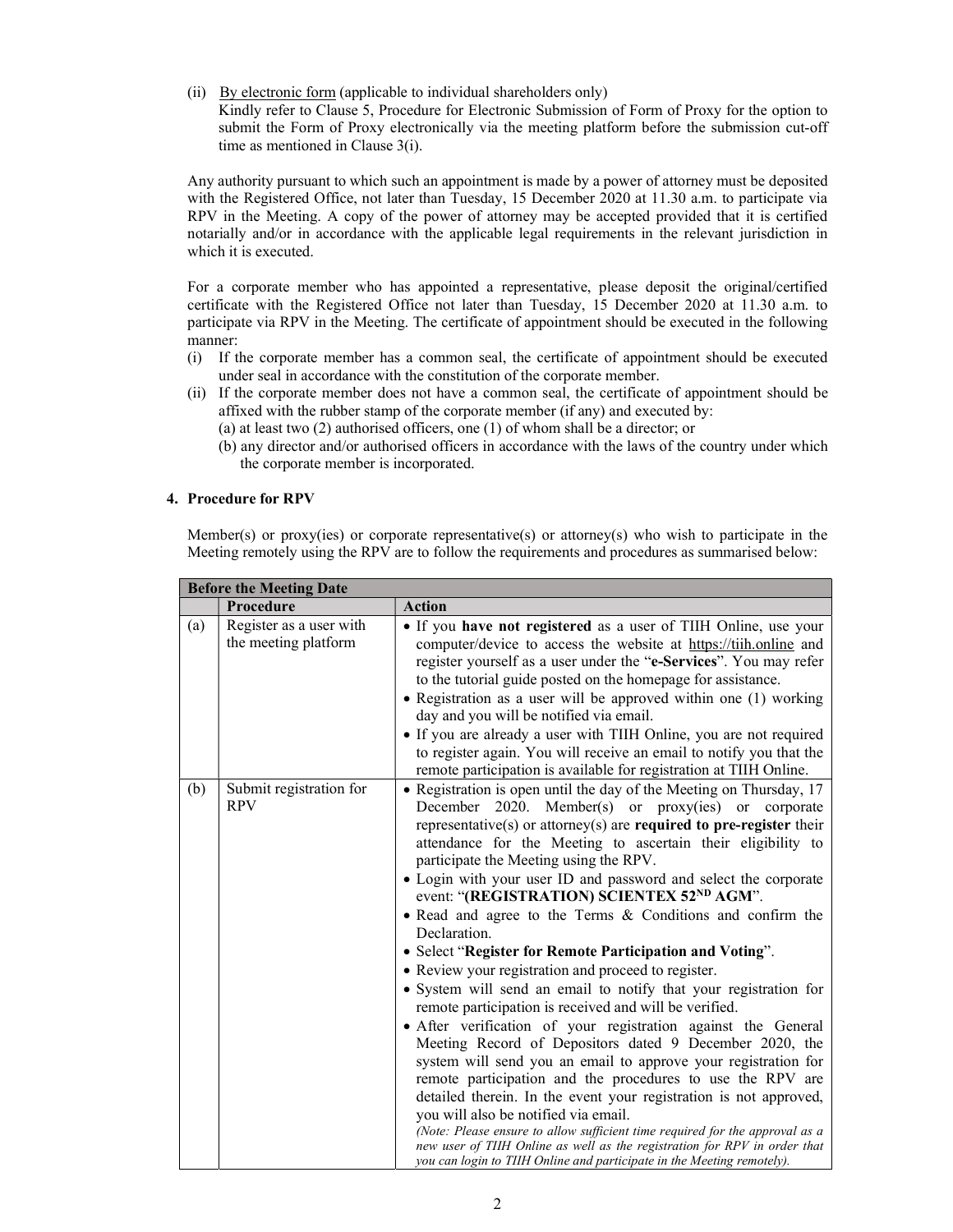| On the Meeting Date (17 December 2020) |                                       |                                                                                                                                                                                                                                                                                                                                                                                                                                                                                                                                                                                                                               |
|----------------------------------------|---------------------------------------|-------------------------------------------------------------------------------------------------------------------------------------------------------------------------------------------------------------------------------------------------------------------------------------------------------------------------------------------------------------------------------------------------------------------------------------------------------------------------------------------------------------------------------------------------------------------------------------------------------------------------------|
|                                        | Procedure                             | <b>Action</b>                                                                                                                                                                                                                                                                                                                                                                                                                                                                                                                                                                                                                 |
| (c)                                    | Login to meeting<br>platform          | • Login to TIIH Online with your user ID and password for<br>remote participation at the Meeting at any time from 11.00 a.m.<br>i.e. 30 minutes before the commencement of the Meeting on<br>Thursday, 17 December 2020 at 11.30 a.m.                                                                                                                                                                                                                                                                                                                                                                                         |
| (d)                                    | Participate through live<br>streaming | • Select the corporate event: "(LIVE STREAM MEETING)<br><b>SCIENTEX 52<sup>ND</sup></b> AGM" to engage in the proceedings of the<br>Meeting remotely.<br>• If you have any question for the Chairman/Board, you may use<br>the query box to transmit your question. The Chairman/Board<br>will endeavor to respond to relevant questions submitted by you<br>during the Meeting. If there is time constraint, the responses<br>will be emailed to you or published on the Company's website<br>at the earliest possible, after the meeting.                                                                                   |
| (e)                                    | Online voting                         | • Voting session commences from 11.30 a.m. on Thursday, 17<br>December 2020 until a time when the Chairman announces the<br>end of the session. To vote, select the corporate event:<br>"(REMOTE VOTING) SCIENTEX 52 <sup>ND</sup> AGM" or if you are<br>on the live stream meeting page, you can select "GO TO<br>REMOTE VOTING PAGE" button below the Query Box.<br>• Read and agree to the Terms & Conditions and confirm the<br>Declaration.<br>• Select the CDS account that represents your shareholdings.<br>• Indicate your votes for the resolutions that are tabled for voting.<br>• Confirm and submit your votes. |
| (f)                                    | End of remote<br>participation        | • The live streaming will end upon the announcement by the<br>Chairman on the closure of the Meeting.                                                                                                                                                                                                                                                                                                                                                                                                                                                                                                                         |

#### Note to users of the RPV facilities:

- (i) Once your registration for RPV is approved, you will be granted the right to participate in the live stream meeting and to vote remotely. Your login to the meeting platform on the day of Meeting will indicate your presence at the virtual meeting.
- (ii) The quality of your connection to the live broadcast is dependent on the bandwidth and stability of the internet at your location and the device you use.
- (iii) In the event you encounter any issues with logging-in, connection to the live streamed meeting or online voting on the meeting day, kindly call the Tricor Help Line at 011-40805616 / 011-40803168 / 011-40803169 / 011-40803170 for assistance or email to 40803168 / 011-40803169 / 011-40803170 for assistance or email to tiih.online@my.tricorglobal.com for assistance.

#### 5. Procedure for Electronic Submission of Form of Proxy

The procedures for members to submit the Form of Proxy electronically via the meeting platform are summarised below:

|     | <b>Procedure</b>                                | <b>Action</b>                                                                                                                                                                                                                                                                                                                                                                                                                                                                                                                                                                                                      |
|-----|-------------------------------------------------|--------------------------------------------------------------------------------------------------------------------------------------------------------------------------------------------------------------------------------------------------------------------------------------------------------------------------------------------------------------------------------------------------------------------------------------------------------------------------------------------------------------------------------------------------------------------------------------------------------------------|
| (a) | Register as a user with<br>the meeting platform | • If you have not registered as a user of TIIH Online, use your<br>computer/device to access the website at https://tiih.online and<br>register yourself as a user under the "e-Services". You may<br>refer to the tutorial guide posted on the homepage for<br>assistance.<br>• Registration as a user will be approved within one $(1)$ working<br>day and you will be notified via email.<br>• If you are already a user with TIIH Online, you are not required<br>to register again. You will receive an email to notify you that<br>the remote participation is available for registration at TIIH<br>Online. |